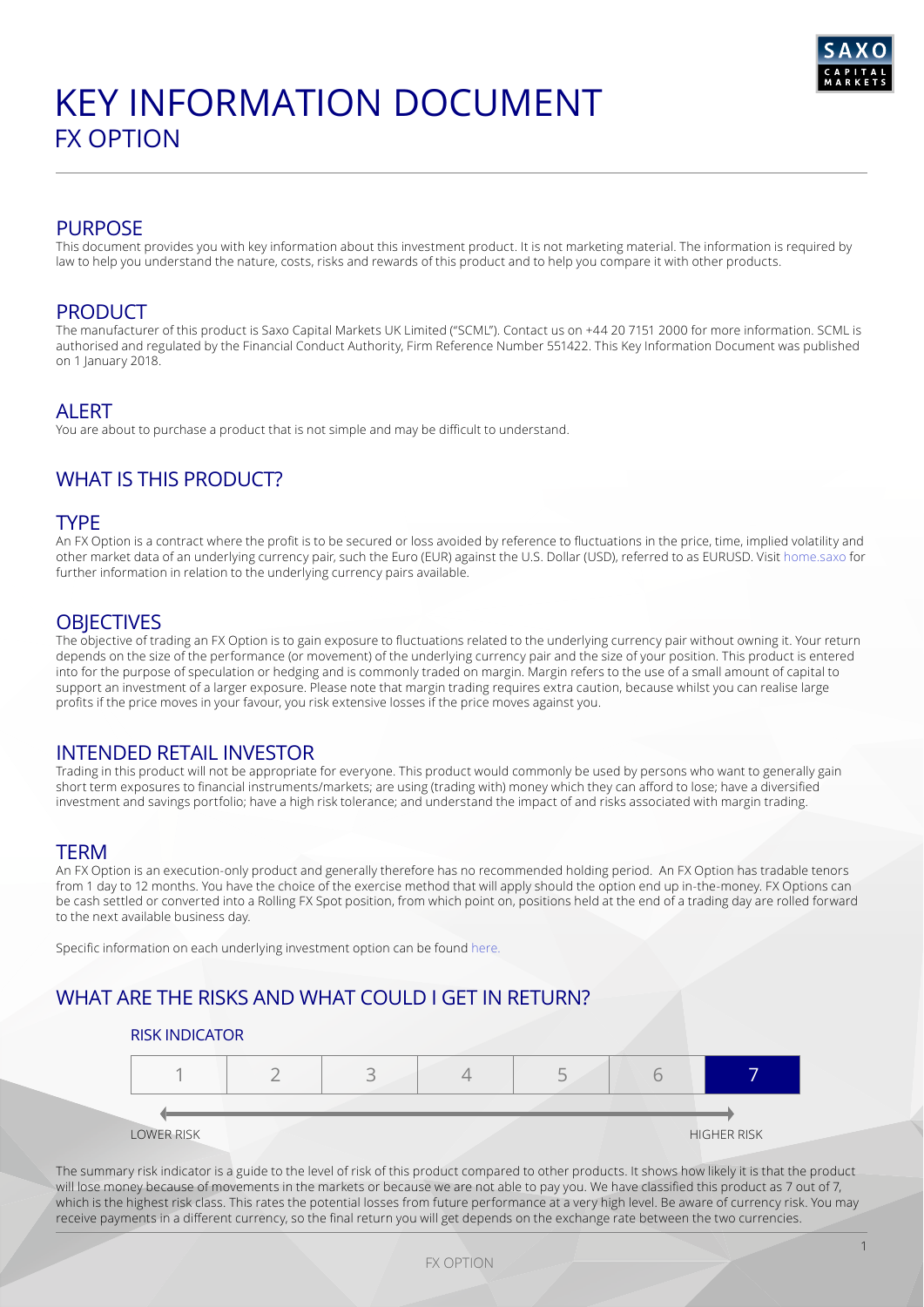

# KEY INFORMATION DOCUMENT FX OPTION

This risk is not considered in the indicator shown above. In some circumstances you may be required to make further payments to pay for losses. Trading risks are magnified by leverage – the total loss you may incur may significantly exceed the amount invested. Values may fluctuate significantly in times of high volatility or market/economic uncertainty; such swings are even more significant if your positions are leveraged and may also adversely affect your position. As a result, margin calls may be made quickly or frequently. In the event of default, SCML shall seek to immediately terminate, cancel and close-out all of part of any outstanding positions. Trade only after you have acknowledged and accepted the risks. You should carefully consider whether trading in leveraged products is appropriate for you.

### PERFORMANCE SCENARIOS

There are a number of types of trading risk, including leverage risk, which you should be aware of before beginning to trade. Information on factors that affect the performance of this product are detailed [here](https://www.home.saxo/en-gb/-/media/documents/business-terms-and-policies/product-disclosure-statement.pdf)- including but not limited to;

- Leverage risk
- Risk of unlimited loss
- Margin risk
- Foreign exchange risk
- Market risk

Unregulated market risk

- Market disruption risk
- Counterparty risk
- Online trading platform and IT risk
- Conflicts of interest

Specific trading examples in this product can be found [here.](https://www.home.saxo/en-gb/-/media/documents/business-terms-and-policies/product-disclosure-statement.pdf)

## WHAT HAPPENS IF SCML IS UNABLE TO PAY OUT?

SCML is a member of the Financial Services Compensation Scheme (**[www.fscs.org.uk](http://www.fscs.org.uk)**). In the unlikely event that SCML is unable to pay client compensation claims against it, eligible claimants would be able to make a claim under the Financial Services Compensation Scheme, subject to a maximum payment to any eligible investor of 100% of the first £50,000. If a bank holding client money goes into liquidation, the losses would be shared by all clients in proportion to their share of SCML's overall client money position. In respect of a UK authorised bank, these losses would be covered by the FSCS up to a limit of £85,000 per person, per banking group for each individual SCML client.

## WHAT ARE THE COSTS?

Before you begin to trade an FX Option you should familiarise yourself with all commissions, fees, and other charges for which you will be liable. These charges will reduce any net profit or increase your losses. For more information please visit our website.

### BREAKDOWN OF POSSIBLE COSTS ASSOCIATED WITH AN FX OPTION

| One-off costs | Spread                                                      | The difference between the bid (sell) price and the offer (buy) price. Spread<br>is dependent on many different factors, including but not limited to, the<br>underlying liquidity and volatility, time of day and notional trade size. |
|---------------|-------------------------------------------------------------|-----------------------------------------------------------------------------------------------------------------------------------------------------------------------------------------------------------------------------------------|
|               | Commission                                                  | The fee charged for the service of carrying out the transaction, subject to a<br>minimum fee on small notional trade sizes.                                                                                                             |
|               | Premium Currency Conversion                                 | The fee charged for converting premium from the instrument currency to<br>the account currency.                                                                                                                                         |
| Ongoing costs | Financing of unrealised profit/loss<br>(Financing Interest) | Any unrealised premium is subject to an interest credit or debit.                                                                                                                                                                       |